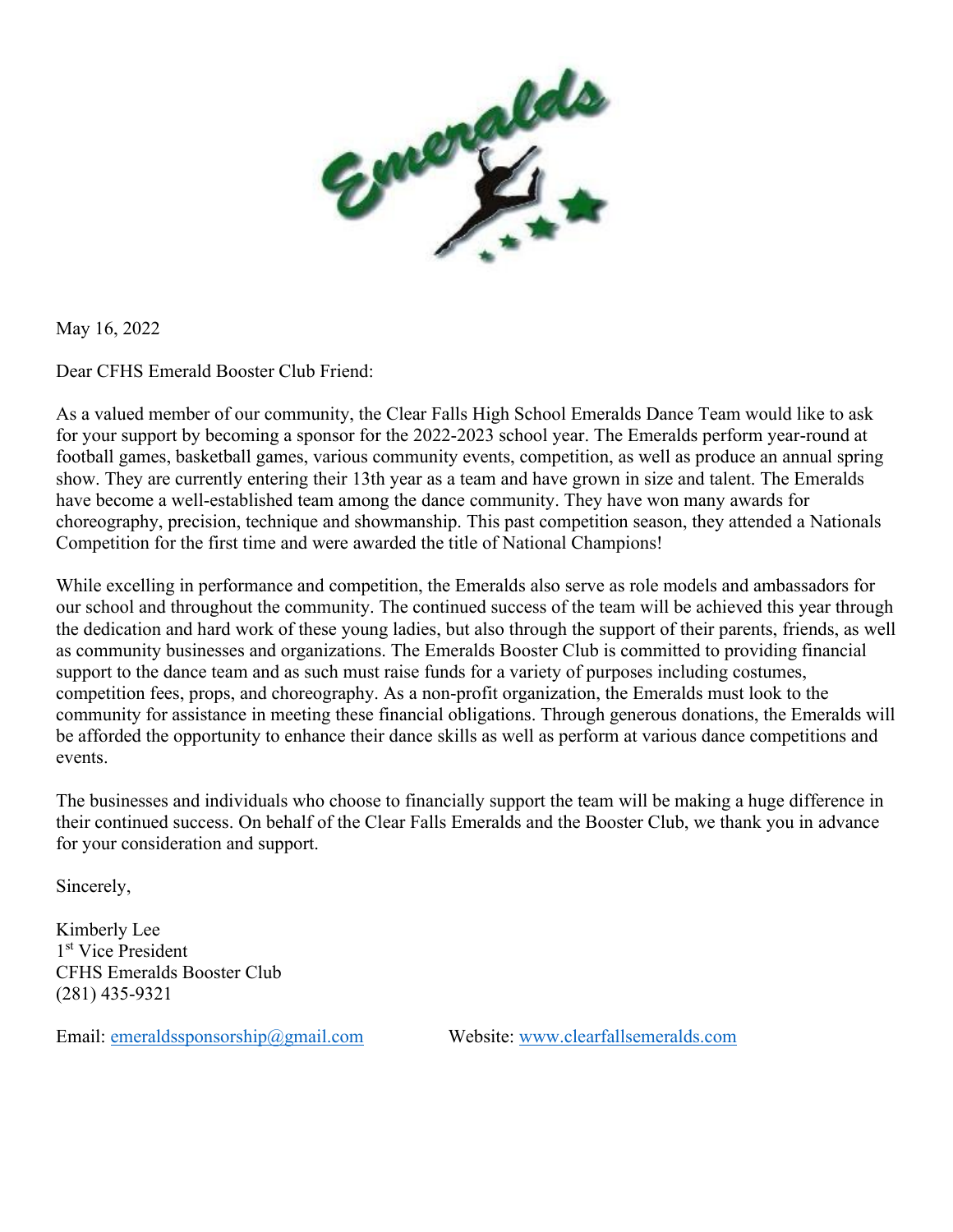# **2022 – 2023 CFHS Emeralds Sponsor Levels**

The CFHS Emeralds Booster Club is a 501(c) (3) tax-exempt organization

## **\_\_\_\_\_ Gem Supporter \$100 (other amount)**

- Recognized on Sponsorship Page in 2023 Emeralds Spring Showcase program
- Recognized on Emeralds website for 2022-2023 year

## **\_\_\_\_\_ Sparkling Sapphire Supporter \$200**

- Recognized on Sponsorship Page in 2023 Emeralds Spring Showcase program
- Recognized on Emeralds website for 2022-2023 year
- Name on back of Dance Clinic shirt

#### **\_\_\_\_\_ Red Ruby Supporter \$500**

- Acknowledged on banner at all Emeralds events
- Quarter Page ad in Emeralds 2023 Spring Showcase program \*\*
- Recognized on Sponsorship Page in Emeralds 2023 Spring Showcase program
- Recognized on Emeralds website for 2022-2023 year
- Sponsorship Appreciation Plaque to display in place of business
- Name on back of Dance Clinic shirt
- 2 Tickets to 2023 Emeralds Spring Showcase

## **\_\_\_\_\_ Enchanting Emerald Supporter \$1000**

- Acknowledged on banner at all Emeralds events
- Half Page ad in Emeralds 2023 Spring Showcase program \*\*
- Recognized on Sponsorship Page in Emeralds 2023 Spring Showcase program
- Recognized on Emeralds website for 2022-2023 year
- Sponsorship Appreciation Plaque to display in place of business
- Name on back of Dance Clinic shirt
- 2 tickets to 2023 Emeralds Spring Show
- Acknowledgement at 2023 Emeralds Spring Show

# **\_\_\_\_\_ Dazzling Diamond Supporter \$1500**

- Acknowledged on banner at all Emeralds events
- Full Page ad in Emeralds 2023 Spring Showcase program \*\*
- Recognized on Sponsorship Page in Emeralds 2023 Spring Showcase program
- Recognized on Emeralds website for 2022-2023 year
- Sponsorship Appreciation Plaque to display in place of business
- Name on back of Dance Clinic shirt
- 4 tickets to 2023 Emeralds Spring Show
- Acknowledgement at 2023 Emeralds Spring Show
- Recognized by the announcer at each home football game